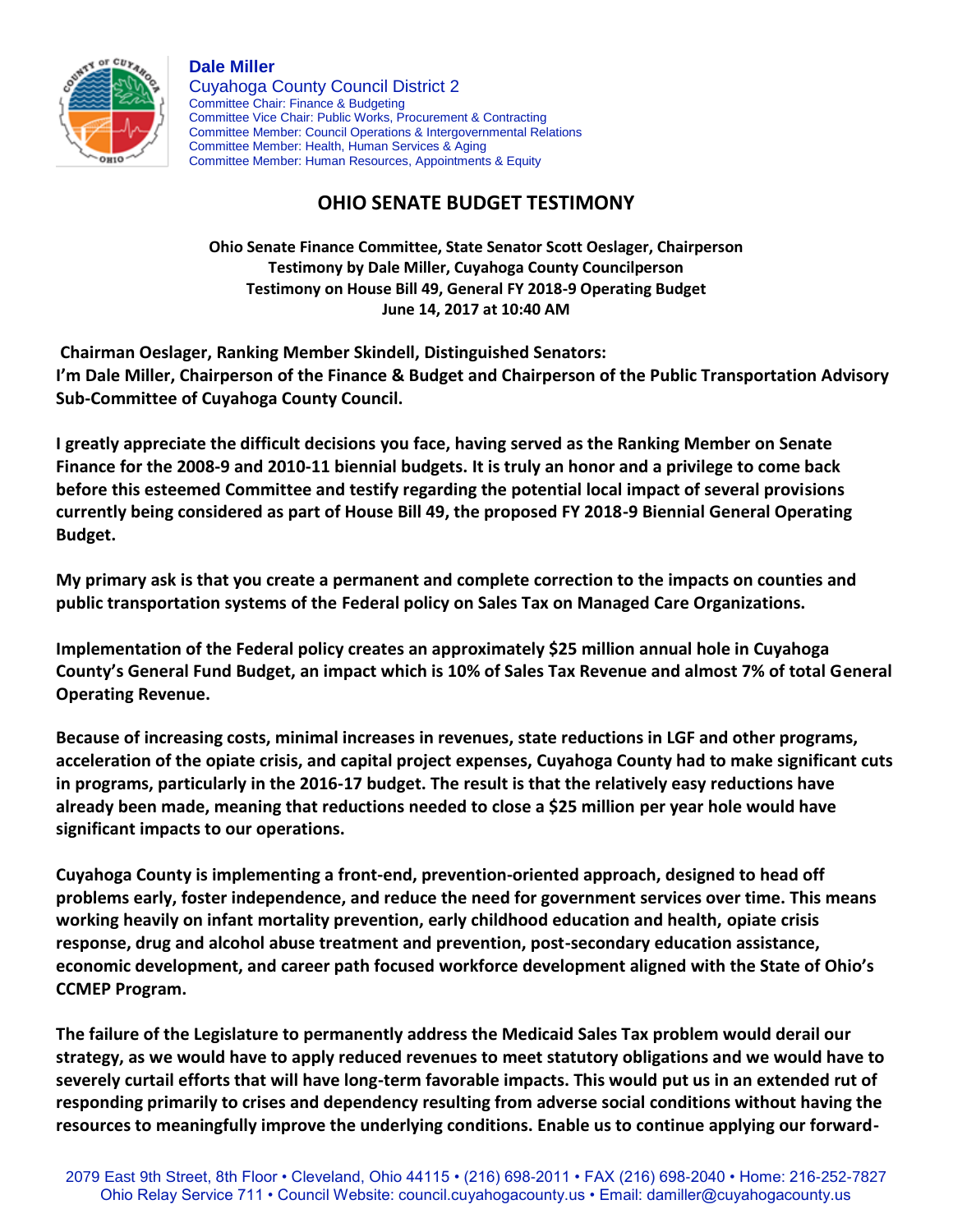

## **Dale Miller**

Cuyahoga County Council District 2 Committee Chair: Finance & Budgeting Committee Vice Chair: Public Works, Procurement & Contracting Committee Member: Council Operations & Intergovernmental Relations Committee Member: Health, Human Services & Aging Committee Member: Human Resources, Appointments & Equity

**looking strategy of prevention focus, opportunity for all, and economic self-sufficiency by correcting the MCO Sales Tax problem.**

**State Representative Dave Greenspan ably served as Chairperson of Finance and Budget at Cuyahoga County Council before me and can provide you more information on how critically important this issue is to our community. We at the new Cuyahoga County Council have worked on a bipartisan basis to achieve positive movement in our basic economic and social conditions. We need your help resolving the MCO Sales Tax Issue to continue that progress.**

**The MCO Sales Tax policy would also have a devastating impact of approximately \$18 million annually on our public transportation system in Cuyahoga County. Greater Cleveland does not have the population density of New York City. We need strong public revenue support to run an effective public transportation system with moderate population density. Even prior to this issue, our Regional Transit Authority was forced last year to reduce service and increase fares due to cost pressures and declining public revenue support. Correcting the MCO Sales Tax problem will enable our RTA to avoid an estimated additional 10% reduction in service along with additional fare increases.**

**RTA is doing its part to make the best possible use of available resources. RTA is participating next month in a forum, hosted by the national Transit Center, on system redesign. The Transit Center has identified methods for prioritizing interlocking high-frequency bus and rail routes that can substantially increase ridership and better serve the public within existing revenue. Public transportation is not a luxury in our community—thousands rely in it to get to work and medical appointments. Your action to correct the MCO Sales Tax problem is vitally important for our public transportation system and the other systems around the state that rely on sales tax as their primary source of public funding.**

**Failure to address the MCO Sales Tax issue would have a huge impact on Cuyahoga County, but would have an even greater impact on many rural counties, such as Vinton, Meigs, and Perry Counties where MCO tax makes up 25%, 22%, and 18% of their sales tax revenue. This is truly a statewide issue that requires a statewide solution.**

**It has been said that MCO sales tax has been with us a relatively short time and therefore there is no entitlement to receive this revenue on a permanent basis, and from a narrow perspective that makes some sense. From a broader perspective, however, we must remember that over the last decade we have seen major reductions to the Local Government Fund, elimination of the estate tax, and significant program reductions. The counties are the local implementers of state policy and the State of Ohio will do well only if the state-county partnership is healthy. We need the permanent MCO sales tax correction to have that healthy state-county partnership.**

**Acknowledging the good intent in the one-year fix that is in the current budget version, my plea, therefore, is that you create a permanent solution if at all possible, and otherwise create a solution that is a complete correction for the upcoming biennium, enabling the next legislature to have time to develop a permanent solution.**